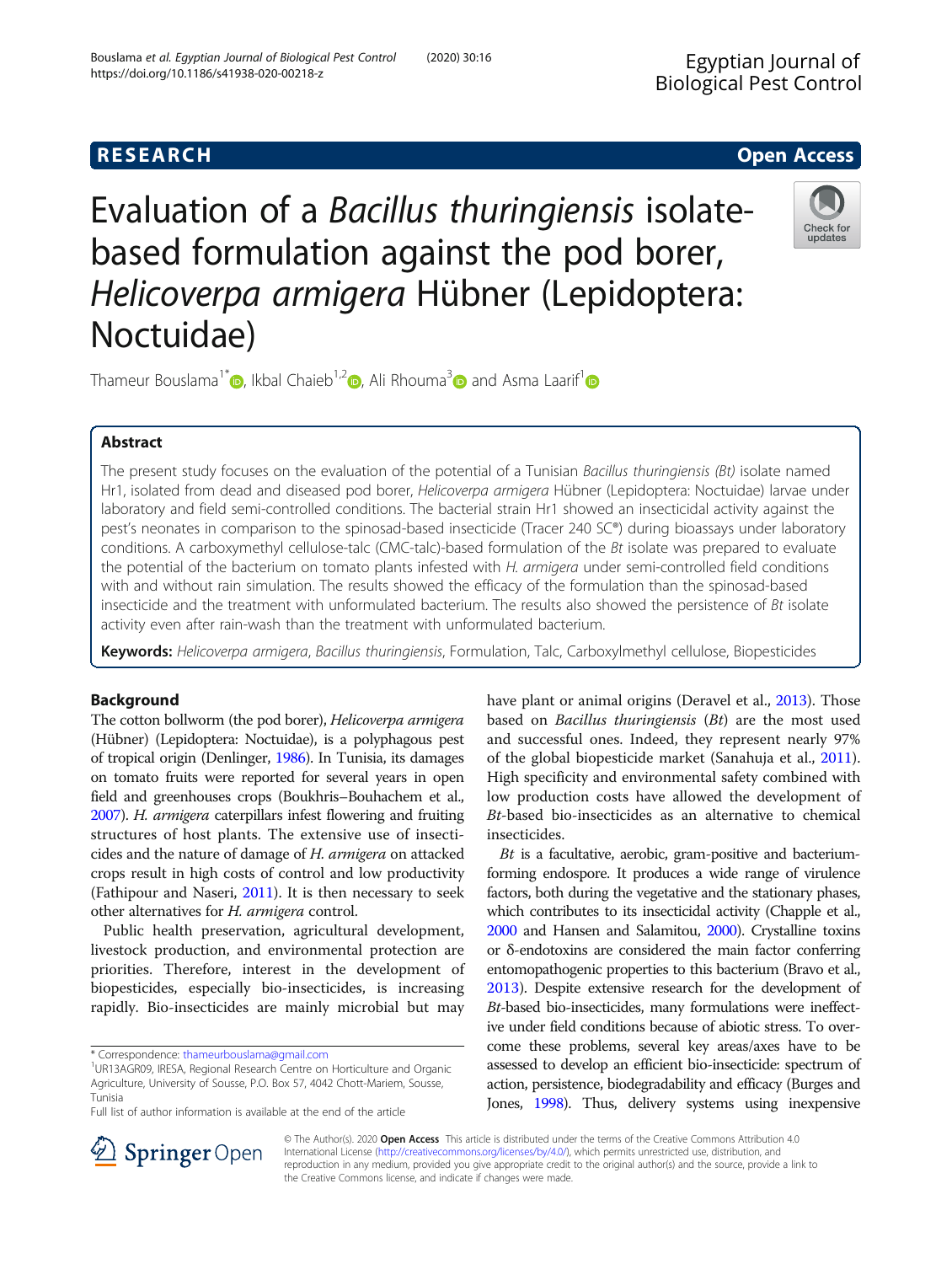adjuvants or additives have been developed and tested under field conditions (Priest, [1992](#page-6-0)).

This study aimed to evaluate the potential of Bt bacterium named Hr1 and isolated from H. armigera dead larvae on cotton bollworm neonates under laboratory and semi-controlled conditions, with a carboxymethyl cellulose (CMC)-talc-based formulation compared to spinosad-based insecticide under semi-field conditions.

#### Materials and methods

#### H. armigera collection and rearing

Several collections of larvae were taken from chili field crop in the governorate of Kairouan, Tunisia. The insect rearing was carried out on a chickpea-based artificial diet, as developed by Poitout and Bues ([1974](#page-6-0)), and composed of 800 ml of distilled water, 1.5 g of ascorbic acid, 1 g of benzoic acid, 1.5 g of nepagine, 1.5 ml of formaldehyde, 105 g of chickpea powder, 10 g of yeast and 12 g of agar, in a rearing room under controlled conditions of 16 h of light,  $25 \pm 2$  °C and  $70 \pm 5$ % RH. When adults emerged, they were fed by 10% sucrose solution.

#### Bioassays

Bt bacterium named Hr1, provided by the Laboratory of Entomology 2 of the Regional Center for Research in Horticulture and Organic Farming of Chott Meriem, Sousse, Tunisia (CRRHAB) was evaluated for its potential against the insect larvae. Hr1 was isolated from dead and diseased larvae exhibiting bacteriosis symptoms. These larvae were collected from untreated chili pepper field crop in the region of Gotraniya (35.730587 N; 10.059041 O). Hr1 was identified as Bt by polyphasic approaches.

The bacterial strain was incubated overnight in a rotating shaker at 200 rpm at 28 °C in liquid LB medium composed of 10 g of peptone, 5 g of NaCl and 5 g of yeast extract per liter of distilled water. The pH of the medium was adjusted to 7.1. After incubation, 3 samples of 1 ml taken from the bacterial culture were plated into Petri dishes, containing solid lysogeny broth (LB) medium to calculate the number of bacteria per milliliter of the suspension concentration of the bacterial suspension which was then adjusted to  $1.8 \times 10^9$  CFU/ml. Five millilitres of the inoculum were centrifuged at 3000 rpm for 10 min. The pellet containing living bacteria was suspended in 5 ml of sterile phosphate buffer solution (PBS) 1X and used in bioassays. Spinosad-based insecticide (Tracer 240  $SC^{\circ}$ ) at a concentration of 300 ppm and a PBS 1X solution was used as control. Uniform cubes of artificial diet (1 g), without formaldehyde nor nipagin were used as the diet in the bioassays. Artificial diet cubes were placed individually in Petri dishes lined with filter paper. A 1-ml solution of each treatment was spread on artificial diet cubes, which were allowed to dry

after inoculation. Inoculated artificial diet cubes were replaced every 2 days.

Experiments were performed with 10 larvae per treatment. Every larva was placed individually in a Petri dish to avoid cannibalism. Three replicates of each treatment group were used. Bioassay was performed under controlled conditions of 16 h of light,  $25 \pm 2$  °C and  $70 \pm 5$ % RH. The number of dead larvae was counted daily for 10 days. Experiments were repeated 4 times.

#### Preparation of talc-based formulation of Hr1

The talc-based formulation of the bacterial strain was prepared according to the method developed by Radja Commare et al. ([2002](#page-6-0)). The bacterium was inoculated into LB medium and incubated in a rotary shaker at 150 rpm for 48 h at 28 °C. One kilogram of talc powder was taken in a sterilized metal tray and its pH was adjusted to neutral by adding CaCO3 at the rate of  $15 g\ kg^{-1}$ . Ten grams of CMC, considered as a sticker, was added to 1 kg of talc and mixed well. The obtained mixture was autoclaved for 20 min at 121 °C and a pressure of 1 bar on each of two consecutive days. The concentration of the bacterial suspension was adjusted to approximately  $4 \times 10^{12}$  CFU/ml. A 500 ml of the bacterial suspension was mixed with a carrier–cellulose mixture under aseptic conditions. After drying (approximately to 35% moisture content) for overnight, it was packed in a polypropylene bag, sealed and stored at room temperature. At the time of application, the population of the bacterial strain in the formulation was  $1.7 \times 10^9$  CFU/g of talc powder.

#### Evaluation of the insecticidal activity of Hr1 strain under semi-controlled conditions

A talc-based formulation of Hr1 was prepared according to the method developed by Radja Commare et al. ([2002\)](#page-6-0) to evaluate the potential of the bacterial strain under semi-controlled conditions on tomato plants infested with H. armigera. The formulation was compared to the treatment with unformulated bacterial strain, to a negative control with water and positive control with a Spinosad. Each treatment was performed on 2 batches—a batch on which a simulation of the rain was carried out after 24 h of the different treatments and another batch without rain simulation.

Tomato plants from the variety Rio Grande were grown in 25-1 pots  $(300 \text{ mm} \times 250 \text{ mm})$  under semicontrolled conditions in a greenhouse. The seedlings were maintained until the plants reached physiological maturity. A greenhouse reserved for the test was divided in 2 by an insect-proof net. Plants that already reached physiological maturity were used for this test. Five tomato plants, considered as control, were placed in front of the insect-proof net; these plants had not been infested by the insect. H. armigera adults were released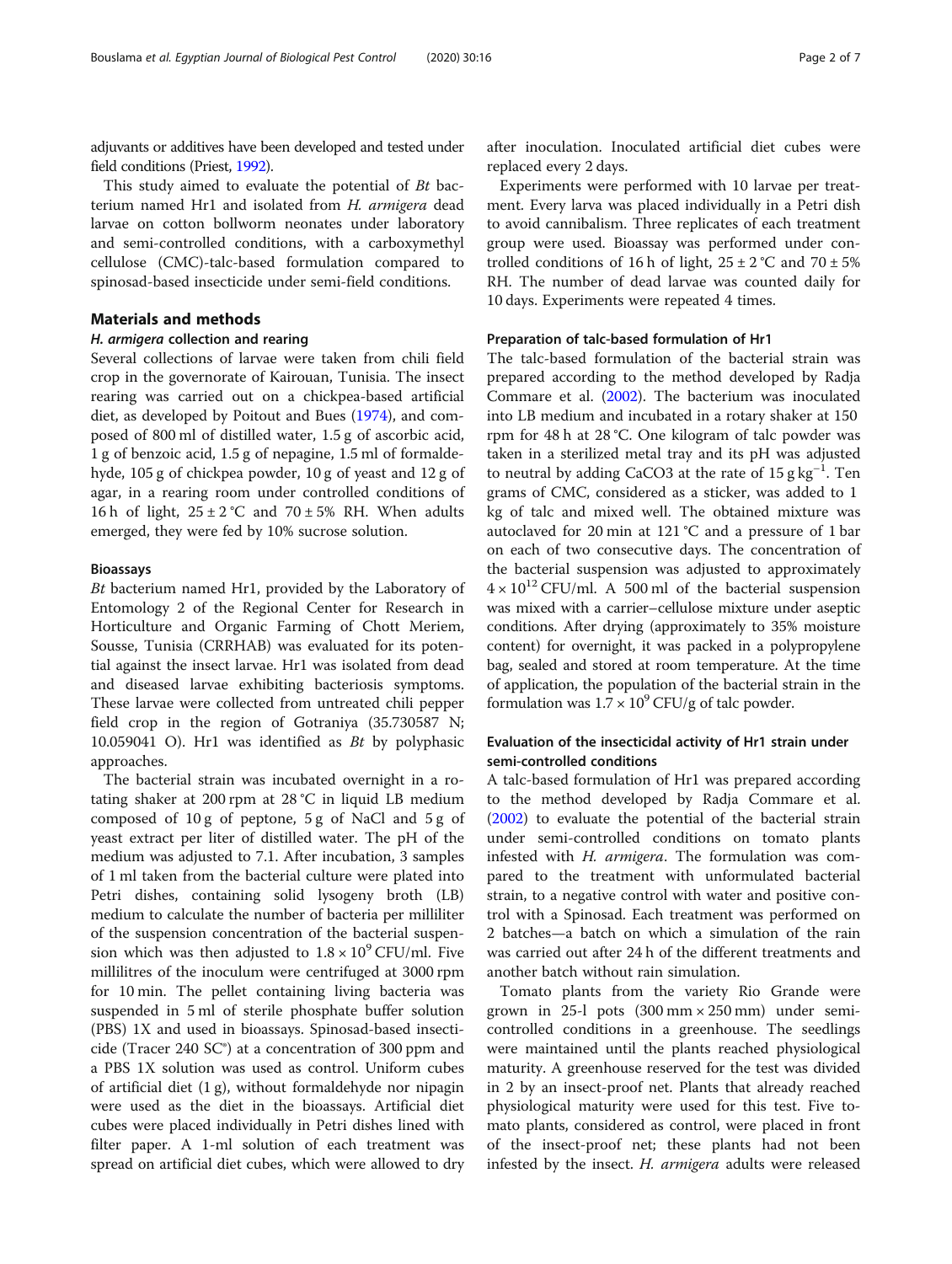Table 1 Analysis of variance comparison of mortality rate of 1st instar larvae of Helicoverpa armigera bioassayed with bacterial isolate Hr1

| Source           | DF            | MS.        | F         | Р                      |  |
|------------------|---------------|------------|-----------|------------------------|--|
| Corrected model  | 8             | 20,551.583 | 5120.655  | $< 0.001$ <sup>*</sup> |  |
| Constant         |               | 273,612    | 68,173.46 | $< 0.001$ <sup>*</sup> |  |
| Time             | $\mathcal{P}$ | 9232       | 2300.255  | $< 0.001$ <sup>*</sup> |  |
| Treatments       | $\mathcal{P}$ | 68,302.778 | 17,018.39 | $< 0.001$ <sup>*</sup> |  |
| Time x treatment | 4             | 2335.778   | 581.985   | < 0.001                |  |
| Frror            | 99            | 4.013      |           |                        |  |
| Total            | 108           |            |           |                        |  |
| Corrected total  | 107           |            |           |                        |  |

 $R^2 = 0.998$  (adjusted  $R^2 = 0.997$ )

 $P$  < 0.001 (highly significant) and  $P$  < 0.05 (significant); two-way factorial ANOVA at  $a = 0.05$ 

on the other plants behind the insect-proof 48 h before the different treatments.

Four treatments were performed, negative control with water, positive control with the Spinosad-based insecticide, treatment with the bacterial strain and treatment with the talc-based formulation of the bacterial strain. Each treatment was performed on 2 batches of 5 tomato plants. A simulation of rain was carried out on one of the 2 treated batches by sprinkling the plants with water 24 h after different treatments. Number of infested fruits was performed every 3 days. The percentage of infestation was determined by a simple arithmetic method.

#### Statistical analysis

Data of bioassays and greenhouse experiments were subjected to analysis of variance (ANOVA) and subsequently to Student, Newman and Keuls (SNK) multiple range test at  $\alpha$  = 0.05. Data of the greenhouse experiments of the different treatments with and without rain simulation were subjected to a Student test at  $\alpha$  = 0.05. All statistical tests were performed using SPSS 25 software.

#### Results and discussion

#### Bioassays

Potential of Bt strain, named Hr1, isolated from dead and diseased H. armigera larvae collection, was evaluated against H. armigera neonates and compared to a Spinosad-based insecticide and a PBS solution (positive and negative controls, respectively). All treatments showed different mortality rates of H. armigera 1st instar larvae  $(F_{2, 3} = 17,018.39; P < 0.001)$  during the experiment period. The 1st instar mortality was significantly affected by time  $(F_2 = 9232; P < 0.001;$  Table 1). However, there was no larval mortality caused by the bacterial strain Hr1 during the first 24 h. This is in agreement with the mode of action of *Bt* strains. Indeed, *Bt* strains produce protoxins lasting about 48 to 72 h after their ingestion by insects to be converted to toxic crystal proteins, which cause insects' mortality (Bravo et al., [2017](#page-6-0)).

The Spinosad-based insecticide and the bacterial strain Hr1 recoded significantly different mortality rates in comparison to the negative control (PBS) during the experiment period (Fig. 1). After 96 h of the initial infection, Hr1 gave  $(93 \pm 0.522%)$  mortality of H. armigera 1st instar larvae. As illustrated in Fig. 1, it was significantly different but slightly under the mortality rate found by the treatment with the Spinosad-based insecticide (95  $\pm$ 0.477%). These results are close to those found by Patel et al. ([2018](#page-6-0)) by testing a concentration of  $1 \times 10^9$  CFU/ ml of a native Bt strain called, ABT-10 against H. armigera larvae and proved the efficacy of the bacterial strain Hr1 against H. armigera 1st instar larvae. Indeed, microbial insecticides can be used for managing H. armigera

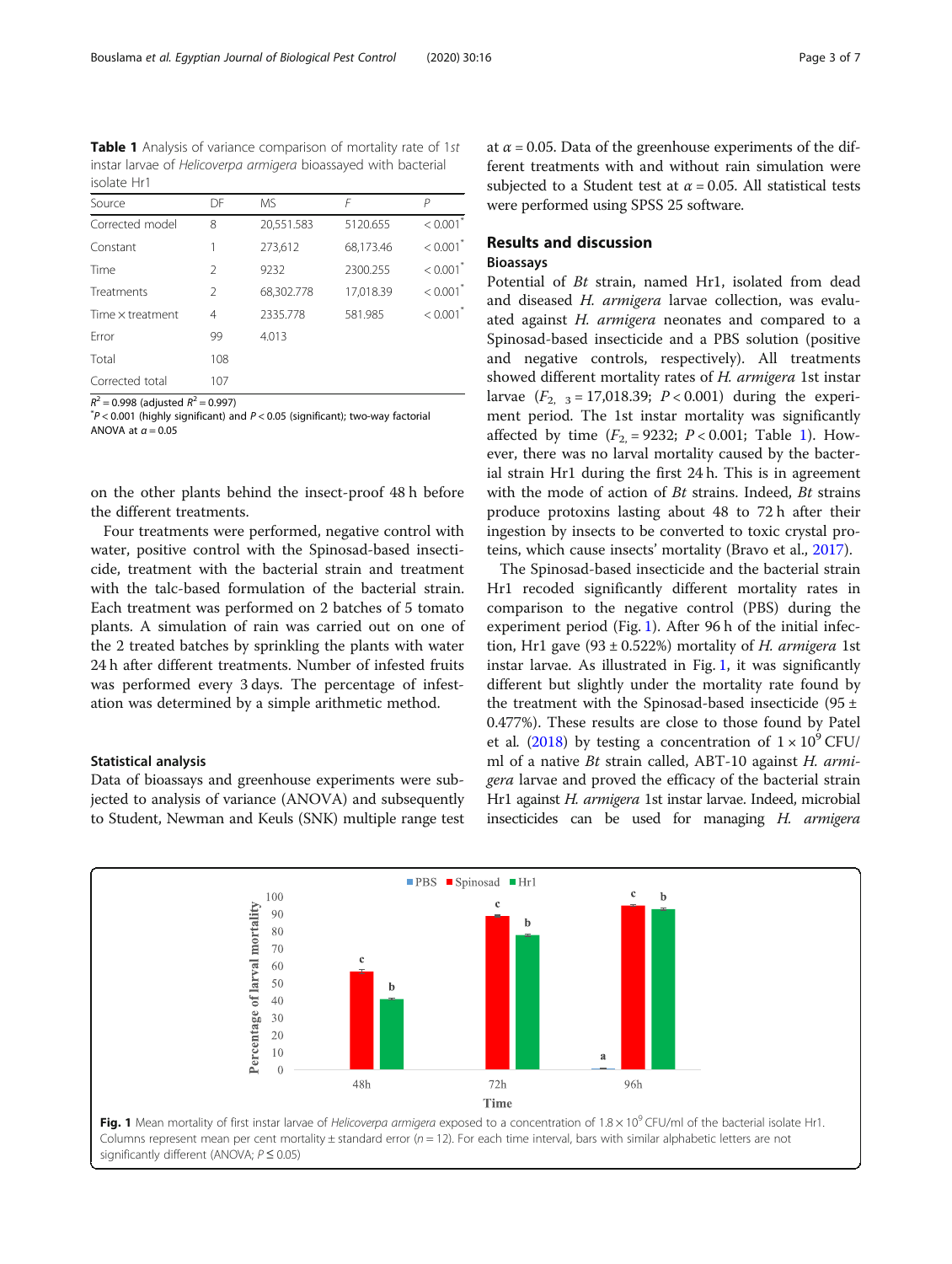populations, and their use would reduce reliance on toxic chemicals released into the agro-ecosystem (Patil and Jadhav, [2015](#page-6-0)). Several studies have proven the effectiveness of certain bacteria in the control of H. armigera such as B. cereus (Perchat et al., [2005\)](#page-6-0) and Bt (Avilla et al., [2005\)](#page-6-0).

Table 3 Mean percentage of infested tomato fruits by Helicoverpa armigera larvae during greenhouse experiments. Values represent mean per cent attacked tomato fruits  $\pm$  standard error ( $n = 5$ )

Control periods Rain simulation Control Water Spinosad Hr1 Formulation

|   | Unwashed | $0 \pm 0^a$        | $1 \pm 0.32^b$               | $0 \pm 0^a$           | $0 \pm 0^a$                | $0 \pm 0^a$          |
|---|----------|--------------------|------------------------------|-----------------------|----------------------------|----------------------|
|   | Washed   | $0 \pm 0^a$        | $1 \pm 0.32^{b'}$            | $0 \pm 0^{a'}$        | $0 \pm 0^a$                | $0 \pm 0^{a'}$       |
| 3 | Unwashed | $0 \pm 0^a$        | $2.5 \pm 0.5^{\rm b}$        | $0 \pm 0^a$           | $0 \pm 0^a$                | $0 \pm 0^a$          |
|   | Washed   | $0 \pm 0^a$        | $2.5 \pm 0.5^{b'}$           | $0 \pm 0^{a'}$        | $0 \pm 0^{\rm a'}$         | $0 \pm 0^{a'}$       |
|   | Unwashed | $0 \pm 0^a$        | $3 \pm 0.71^{\rm b}$         | $0 \pm 0^a$           | $2 \pm 0.71^{\rm b}$       | $2 \pm 0.45^{\rm b}$ |
|   | Washed   | $0 \pm 0^{\rm a'}$ | $3 \pm 0.71^{b'}$            | $0 \pm 0^a$           | $3 \pm 0.32^{b'}$          | $2.5 \pm 0.22^b$     |
| 5 | Unwashed | $0 \pm 0^a$        | $4 \pm 0.63^{\circ}$         | $0 \pm 0^a$           | $3 \pm 0.58^{\rm b}$       | $2.5 \pm 0.22^b$     |
|   | Washed   | $0 \pm 0^a$        | $3.5 \pm 0.5^{b'c'}$         | $2.5 \pm 0.37^{b'}$   | $4 \pm 0.32$ <sup>c'</sup> | $3 \pm 0.32^{b'c'}$  |
| 6 | Unwashed | $0 \pm 0^a$        | $10.5 \pm 0.43^{\circ}$      | $0 \pm 0^a$           | $3.5 \pm 0.37^b$           | $3 \pm 0.32^b$       |
|   | Washed   | $0 \pm 0^{\rm a'}$ | $4.5 \pm 0.31$ <sup>c'</sup> | $3 \pm 0.49^{\rm b'}$ | $4 \pm 0.32$ <sup>c'</sup> | $3 \pm 0.32^{b'}$    |
|   | Unwashed | $0 \pm 0^a$        | $20 \pm 0.71$ <sup>d</sup>   | $0 \pm 0^a$           | $5 \pm 0.45$ <sup>c</sup>  | $3.5 \pm 0.22^b$     |
|   | Washed   | $0 \pm 0^{\rm a'}$ | $20 \pm 0.71$ <sup>d'</sup>  | $3 \pm 0.49^{b'}$     | $5 \pm 0.32$ <sup>c'</sup> | $3.5 \pm 0.22^{b}$   |

8 Unwashed  $0 \pm 0^a$   $31.5 \pm 0.54^d$   $0 \pm 0^a$   $5 \pm 0.45^c$   $3.5 \pm 0.22^b$ 

9 Unwashed  $0 \pm 0^a$   $35 \pm 0.71^d$   $0 \pm 0^a$   $5 \pm 0.45^c$   $3.5 \pm 0.22^b$ 

10 Unwashed  $0 \pm 0^a$  39  $\pm 0.45^d$   $0 \pm 0^a$  5  $\pm 0.45^c$  3.5  $\pm 0.22^b$ 

Washed  $0 \pm 0^{a'}$   $32 \pm 0.71^{d'}$   $3 \pm 0.49^{b'}$   $12 \pm 0.89^{c'}$   $3.5 \pm 0.22^{b}$ 

Washed  $0 \pm 0^{a'}$   $40 \pm 0.71^{d'}$   $3 \pm 0.49^{b'}$   $19.5 \pm 0.66^{c'}$   $4 \pm 0.32^{b}$ 

Washed  $0 \pm 0^{a'}$   $41 \pm 0.58^{d'}$   $3 \pm 0.49^{b'}$   $19.5 \pm 0.66^{c'}$   $4 \pm 0.32^{b}$ 

#### <span id="page-3-0"></span>Table 2 Data on analysis of variance comparison of greenhouse experiments

| Source                                               | DF  | <b>MS</b> | F          | $\overline{P}$         |
|------------------------------------------------------|-----|-----------|------------|------------------------|
| Corrected model                                      | 99  | 418.093   | 681.855    | < 0.001                |
| Constant                                             | 1   | 10,128.6  | 16,518.421 | $< 0.001$ <sup>*</sup> |
| Time                                                 | 9   | 1023.387  | 1669.009   | $< 0.001$ <sup>*</sup> |
| Rain simulation                                      | 1   | 170.996   | 278.871    | $< 0.001$ <sup>*</sup> |
| Treatments                                           | 4   | 3556.856  | 5800.767   | < 0.001                |
| Time $\times$ rain<br>simulation                     | 9   | 39.917    | 65.099     | $< 0.001$ <sup>*</sup> |
| Time $\times$ treatments                             | 36  | 457.311   | 745.815    | < 0.001                |
| Rain simulation<br>$\times$ treatments               | 4   | 70.686    | 115.279    | $< 0.001$ <sup>*</sup> |
| Time $\times$ rain<br>$simulation \times treatments$ | 36  | 18.808    | 30.674     | < 0.001                |
| Frror                                                | 400 | 0.613     |            |                        |
| Total                                                | 500 |           |            |                        |
| Corrected total                                      | 499 |           |            |                        |

 $R^2 = 0.994$  (adjusted  $R^2 = 0.993$ )

 $p^*$ P < 0.001 (highly significant) and P < 0.05 (significant); two-way factorial ANOVA at  $q = 0.05$ 

#### Evaluation of the insecticidal activity of Hr1 under semicontrolled conditions

By using a talc-based formulation of Hr1, all treatments produced different percentages of attacked tomato fruits by *H. armigera* larvae ( $F_{4, 8}$  = 3556.856; *P* < 0.001) during the experiment period. The percentage of attacked fruits was significantly affected by time  $(F_{9, 36} = 1023.387; P <$ 0.001) and rain-wash  $(F_{1,3} = 170.996; P < 0.001;$  Table 2).

For the batch without rain simulation, the treatment with water showed significantly different percentages of infested tomato fruits than the other treatments during the study; except at the 4th count (12 days), date in which there was non-significant difference between treatments with water, the bacterial strain and the formulation. H. armigera larvae did not infest fruits treated with the Spinosad. There was non-significant difference at  $P < 0.05$  between percentages of attacked fruits after treatment with the bacterial strain and the formulation until the 7th count (21 days). From this date and until the 10th count (30 days), the 2 treatments produced significantly different percentages of attacked fruits at  $P <$ 0.05 (Table 3). The treatment with Spinosad, the suspension of the bacterial strain Hr1 and the CMC-talc-based formulation of Hr1 were effective against H. armigera on tomato crop under semi-controlled conditions.

For the batch without rain simulation, the treatment with water did not show significant different percentages of infested tomato fruits than the treatments with the

For each control period and rain simulation, similar alphabetic letters are not significantly different (ANOVA;  $P \le 0.05$ )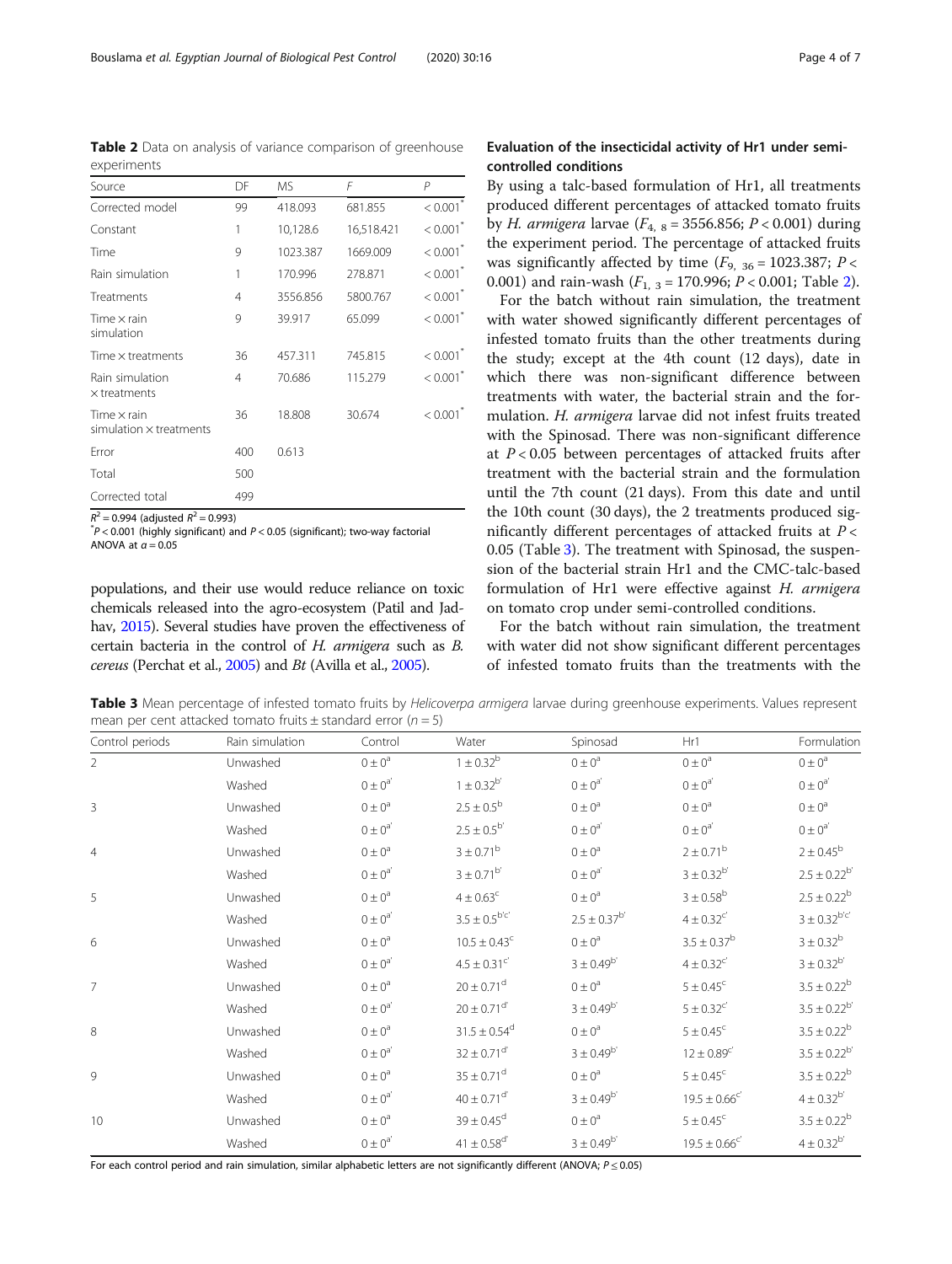| periods        | Control Treatments |                | $DF$ $F$                 | t                        | t<br>(calculated) (tabulated) (bilateral) difference | Sig.                     | Average                  | Standard<br>error<br>difference | The confidence interval of the the difference at 95% |                          |
|----------------|--------------------|----------------|--------------------------|--------------------------|------------------------------------------------------|--------------------------|--------------------------|---------------------------------|------------------------------------------------------|--------------------------|
|                |                    |                |                          |                          |                                                      |                          |                          |                                 | Inferior                                             | Superior                 |
| $\overline{2}$ | Control            |                | $\overline{\phantom{a}}$ | $\overline{\phantom{a}}$ | $\overline{\phantom{a}}$                             | $\overline{\phantom{a}}$ | $\overline{\phantom{a}}$ | ÷                               | $\overline{\phantom{a}}$                             | $\overline{\phantom{a}}$ |
|                | Water              | 8              | $\mathbf 0$              | $\mathbf 0$              | 1.86                                                 | 1                        | $\mathbf 0$              | 0.447                           | $-1.031$                                             | 1.031                    |
|                | Spinosad           |                |                          |                          |                                                      |                          |                          |                                 |                                                      |                          |
|                | Hr1                |                |                          |                          |                                                      |                          |                          |                                 |                                                      |                          |
|                | Formulation        |                |                          |                          |                                                      |                          |                          |                                 |                                                      |                          |
| 3              | Control            |                |                          |                          |                                                      |                          |                          |                                 |                                                      |                          |
|                | Water              | 8              | $\mathbf 0$              | $\mathbf 0$              | 1.86                                                 |                          | $\mathbf{O}$             | 0.707                           | $-1.631$                                             | 1.631                    |
|                | Spinosad           |                |                          |                          |                                                      |                          |                          |                                 |                                                      |                          |
|                | Hr1                |                |                          |                          |                                                      |                          |                          |                                 |                                                      |                          |
|                | Formulation        |                |                          |                          |                                                      |                          |                          |                                 |                                                      |                          |
| 4              | Control            |                |                          |                          |                                                      |                          |                          |                                 |                                                      |                          |
|                | Water              | 8              | 0                        | 0                        | 1.86                                                 | 1                        | 0                        | 1                               | $-2.306$                                             | 2.306                    |
|                | Spinosad           |                |                          |                          |                                                      |                          |                          |                                 |                                                      | $\sim$                   |
|                | Hr1                | 6              | 3.2                      | $-1.291$                 | 1.943                                                | 0.248                    | $-1$                     | 0.775                           | $-2.934$                                             | 0.934                    |
|                | Formulation 6      |                | 3.2                      | $-1$                     | 6.315                                                | 0.357                    | $-0.5$                   | 0.5                             | $-1.729$                                             | 0.729                    |
| 5              | Control            |                |                          |                          | $\overline{\phantom{a}}$                             | $\overline{\phantom{a}}$ | $\sim$                   | $\overline{\phantom{a}}$        | $\overline{\phantom{a}}$                             | $\sim$                   |
|                | Water              | 8              | $\circ$                  | 0.62                     | 1.86                                                 | 0.553                    | 0.5                      | 0.806                           | $-1.377$                                             | 2.377                    |
|                | Spinosad           | 8              | 10.894                   | $-6.147$                 | 1.86                                                 | $P < 0.01*$              | $-2.3$                   | 0.374                           | $-3.163$                                             | $-1.437$                 |
|                | Hr1                | 6              | 3.16                     | $-1.809$                 | 1.943                                                | 0.119                    | $-1.2$                   | 0.663                           | $-2.813$                                             | 0.413                    |
|                | Formulation 7      |                | $\mathbf 0$              | $-1.291$                 | 1.895                                                | 0.237                    | $-0.5$                   | 0.387                           | $-1.411$                                             | 0.411                    |
| 6              | Control            |                |                          |                          |                                                      |                          |                          |                                 | $\overline{\phantom{a}}$                             | $\sim 10^{-11}$          |
|                | Water              | 7              | 0.293                    | 11.496                   | 1.895                                                | $P < 0.01*$              | 6.12                     | 0.532                           | 4.872                                                | 7.368                    |
|                | Spinosad           | 4              | 4.696                    | $-5.715$                 | 2.132                                                | $P < 0.01*$              | $-2.8$                   | 0.49                            | $-4.16$                                              | $-1.44$                  |
|                | Hr1                | 8              | 0.59                     | $-1.429$                 | 1.86                                                 | 0.192                    | $-0.7$                   | 0.49                            | $-1.835$                                             | 0.435                    |
|                | Formulation 8      |                | 0                        | $\mathbf 0$              | 1.86                                                 | 1                        | $\mathbf 0$              | 0.447                           | $-1.031$                                             | 1.031                    |
| 7              | Control            |                | $\overline{\phantom{a}}$ |                          | $\sim$                                               |                          |                          |                                 |                                                      | $\sim 10^{-11}$          |
|                | Water              | 8              | $\circ$                  | $\mathsf{O}\xspace$      | 1.86                                                 | $\mathbf{1}$             | $\mathbf 0$              | $\mathbf{1}$                    | $-2.306$                                             | 2.306                    |
|                | Spinosad           | 4              | 4.696                    | $-5.715$                 | 2.132                                                | $P < 0.01*$              | $-2.8$                   | 0.49                            | $-4.16$                                              | $-1.44$                  |
|                | Hr1                | 7              | 1.6                      | 0                        | 1.895                                                | $\mathbf{1}$             | $\mathbb O$              | 0.548                           | $-1.288$                                             | 1.288                    |
|                | Formulation 8      |                | $\circ$                  | $\overline{0}$           | 1.86                                                 | $\mathbf{1}$             | $\mathbf 0$              | 0.316                           | $-0.729$                                             | 0.729                    |
| 8              | Control            |                |                          |                          | $\frac{1}{2}$                                        | $\overline{\phantom{a}}$ | $\overline{\phantom{a}}$ | $\overline{\phantom{a}}$        | $\overline{\phantom{a}}$                             | $\sim$                   |
|                | Water              | 7              | 0.289                    | $-0.788$                 | 1.895                                                | 0.455                    | $-0.7$                   | 0.889                           | $-2.775$                                             | 1.375                    |
|                | Spinosad           | $\overline{4}$ | 4.696                    | $-5.715$                 | 2.132                                                | $P < 0.01*$              | $-2.8$                   | 0.49                            | $-4.16$                                              | $-1.44$                  |
|                | Hr1                | 6              | 3.2                      | $-7$                     | 1.943                                                | $P < 0.01*$              | $-7$                     | $1 -$                           | $-9.459$                                             | $-4.541$                 |
|                | Formulation 8      |                | $\circ$                  | 0                        | 1.86                                                 | $\mathbf{1}$             | $\circ$                  | 0.316                           | $-0.729$                                             | 0.729                    |
| 9              | Control            |                |                          |                          | $\sim$                                               |                          | $\overline{\phantom{a}}$ | $\overline{\phantom{a}}$        | $\sim$                                               | $\sim 10^{-11}$          |
|                | Water              | 8              | 0                        | $-5$                     | 1.86                                                 | $P < 0.01*$              | $-5$                     | $\mathbf{1}$                    | $-7.306$                                             | $-2.694$                 |
|                | Spinosad           | 4              | 4.696                    | $-5.715$                 | 2.132                                                | $P < 0.01* -2.8$         |                          | 0.49                            | $-4.16$                                              | $-1.44$                  |
|                | Hr1                | 7              | 0.275                    | $-18.375$                | 1.895                                                | $P < 0.01* -14.7$        |                          | 0.8                             | $-16.591$                                            | $-12.809$                |
|                | Formulation 7      |                | 0                        | $-1.291$                 | 1.895                                                | 0.237                    | $-0.5$                   | 0.387                           | $-1.411$                                             | 0.411                    |
| 10             | Control            |                |                          | $\overline{\phantom{a}}$ | $\sim 10^{-11}$                                      | $\sim$                   | $\sim$                   | $\sim 10^{-11}$                 | $\sim$                                               | $\sim 10^{-10}$          |
|                | Water              | 7              | 0.526                    | $-2.449$                 | 1.895                                                | $P < 0.01* -1.8$         |                          | 0.735                           | $-3.515$                                             | $-0.085$                 |

<span id="page-4-0"></span>Table 4 Student test for independent samples ( $P \le 0.05$ ,  $n = 5$ ) to compare the averages of the different treatments before and after rain simulation  $\overline{\phantom{a}}$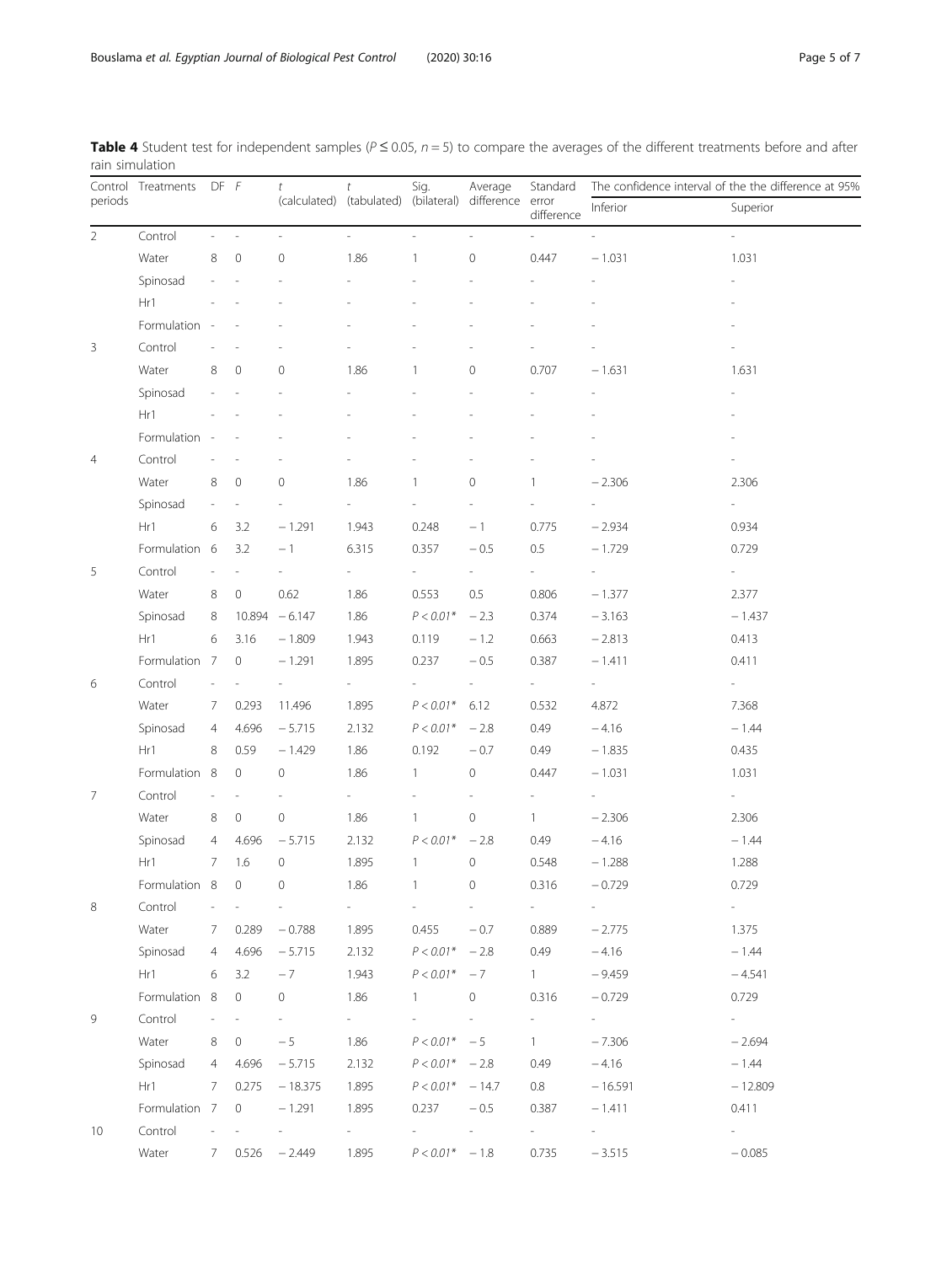| Control<br>periods | Treatments      | $DF$ $F$ $t$ |                              | (calculated) (tabulated) (bilateral) | Sig.               | difference | error<br>difference | Average Standard The confidence interval of the the difference at 95% |           |
|--------------------|-----------------|--------------|------------------------------|--------------------------------------|--------------------|------------|---------------------|-----------------------------------------------------------------------|-----------|
|                    |                 |              |                              |                                      |                    |            |                     | Inferior                                                              | Superior  |
|                    | Spinosad        |              | $4 \quad 4.696 \quad -5.715$ | 1.86                                 | $P < 0.01^* - 2.8$ |            | 0.49                | $-4.16$                                                               | $-1.44$   |
|                    | Hr1 I           | 7 0.275      | $-18.375$                    | 1.895                                | $P < 0.01* -147$   |            | 08                  | $-16591$                                                              | $-12.809$ |
|                    | Formulation 7 0 |              | $-1.291$                     | 1.895                                | 0.237              | $-0.5$     | 0387                | $-1411$                                                               | 0.411     |

Table 4 Student test for independent samples ( $P \le 0.05$ ,  $n = 5$ ) to compare the averages of the different treatments before and after rain simulation (Continued)

If t (calculated) > t (tabulated), then the samples means are not equal; if t (calculated)  $\leq t$  (tabulated), then the sample means are equal.

 $P < 0.001$  (highly significant) and P < 0.05 (significant); student test for independent samples at  $\alpha = 0.05$ 

bacterial strain and the formulation at the 4th count (12 days) at  $P < 0.05$ . It had not produced significantly different percentages of attacked tomato fruits in comparison to the treatment with the formulation at the 5th count (15 days) at  $P < 0.05$ . From the 6th (18 days) to the 10th count (30 days), there was non-significant difference between treatments with water and the bacterial strain. The treatment with the Spinosad recorded significantly different mortality rates than the treatments with water, the bacterial strain and the formulation from the 2nd until the 5th count at  $P < 0.05$ . From the 6th to the 10th count, there was non-significant difference between percentages of infested fruits after treatment with the Spinosad and the formulation at  $P < 0.05$  (Table [3](#page-3-0)). According to these results, the treatment with the bacterial strain Hr1 lost its potential after rain simulation. On the other hand, the CMC-talc-based formulation of the strain Hr1 had not lost its potential even after rain simulation.

As shown in Table [4](#page-4-0), the treatments with water before and after rain simulation gave significantly different percentages of damage to the tomato fruits at the 6th count (18 days) and from the 9th (27 days) to the 10th count (30 days). Also, the treatments with the Spinosad before and after rain simulation recorded a significantly different percentage of damage to the tomato fruits from the 5th (12 days) to the 10th count (30 days). Treatments with the suspension of the strain Hr1 before and after rain simulation reported significantly different percentages of damage to the tomato fruits from the 8th (24 days) to the 10th count (30 days). However, treating tomatoes with the CMC-talc formulation of strain Hr1 did not show any significant difference of percentages of attacked fruits during the experiment.

Ahmed et al. [\(2012\)](#page-6-0) used Bacillus-based microbial insecticide preparations (especially Bt) to provide an eco-friendly alternative to the generally hazardous broad-spectrum chemical insecticides. Prabhukarthikeyan et al. [\(2014](#page-6-0)) affirmed that a CMC-talc formulation including a combination of Bacillus subtilis and Beauveria bassiana was effective for the control of H. armigera larvae in tomato. Formulation addresses the problems of speed of kill; loss of field activity via persistence of detrimental environmental conditions comprising sunlight, adverse moisture (dry or wet), rains, wind, plant characteristics such as leaf chemistry, and microbial growth of competing organisms; poor palatability and modification of application techniques by use of adjuvants and / inert through stable chemistry (Hall and Menn, [1999\)](#page-6-0).

The efficacy of bacteria-based insecticide preparations can be enhanced by incorporating suitable quantities of acids, salts, oils and adjuvants (Salama [1984;](#page-6-0) Salama et al., [1986](#page-6-0), and Khalique and Ahmed [2001](#page-6-0) and [2003](#page-6-0)). Stickers and spreaders such as gelatin, gums, molasses, skimmed milk, proprietary like Nu Film and Chevron, vegetable gels, vegetable oils, waxes and water-soluble polymers allow adhesion of pesticides onto the foliage to protect them from rain wash-off and to spread them evenly for maximum coverage (Farrar Jr and Ridgway [1995](#page-6-0); Behle et al., [1997a,](#page-6-0) [b](#page-6-0) and Parekh et al., [2000](#page-6-0)). Several studies claimed the potential of bacteria-based formulations with CMC as a sticker agent in the control of plant diseases (Chiou and Wu, [2003\)](#page-6-0).

According to Bharti et al. [\(2017](#page-6-0)), in some formulations, carboxymethyl cellulose (CMC) were added as stickers at 1:4 ratios to talc, while others suggested that CMC and talc should be used at 1:100 ratios to reduce the cost, which can be effective in disease management. This type of formulation is quite expensive for mass production. This is why the growers prefer not to adopt the technology. Hence, the feasibility of the technique and shelf-life of the product have to be evaluated to make the technology available component in disease management to promote organic farming (Bharti et al., [2017](#page-6-0)).

#### Conclusion

The bioassay confirmed the potential of the Bt strain Hr1 against H. armigera neonates. Greenhouse studies confirmed the efficacy of the Bt strain and CMC-talc bacterial strain formulation for the control of H. armigera on tomato fruits in comparison to a Spinosadbased insecticide. The rain simulation confirmed that the formulation was more effective than the bacteria alone preferable to the addition of the CMC in the formulation. Further tests should be performed under field conditions to confirm the effect of the formulation under natural conditions.